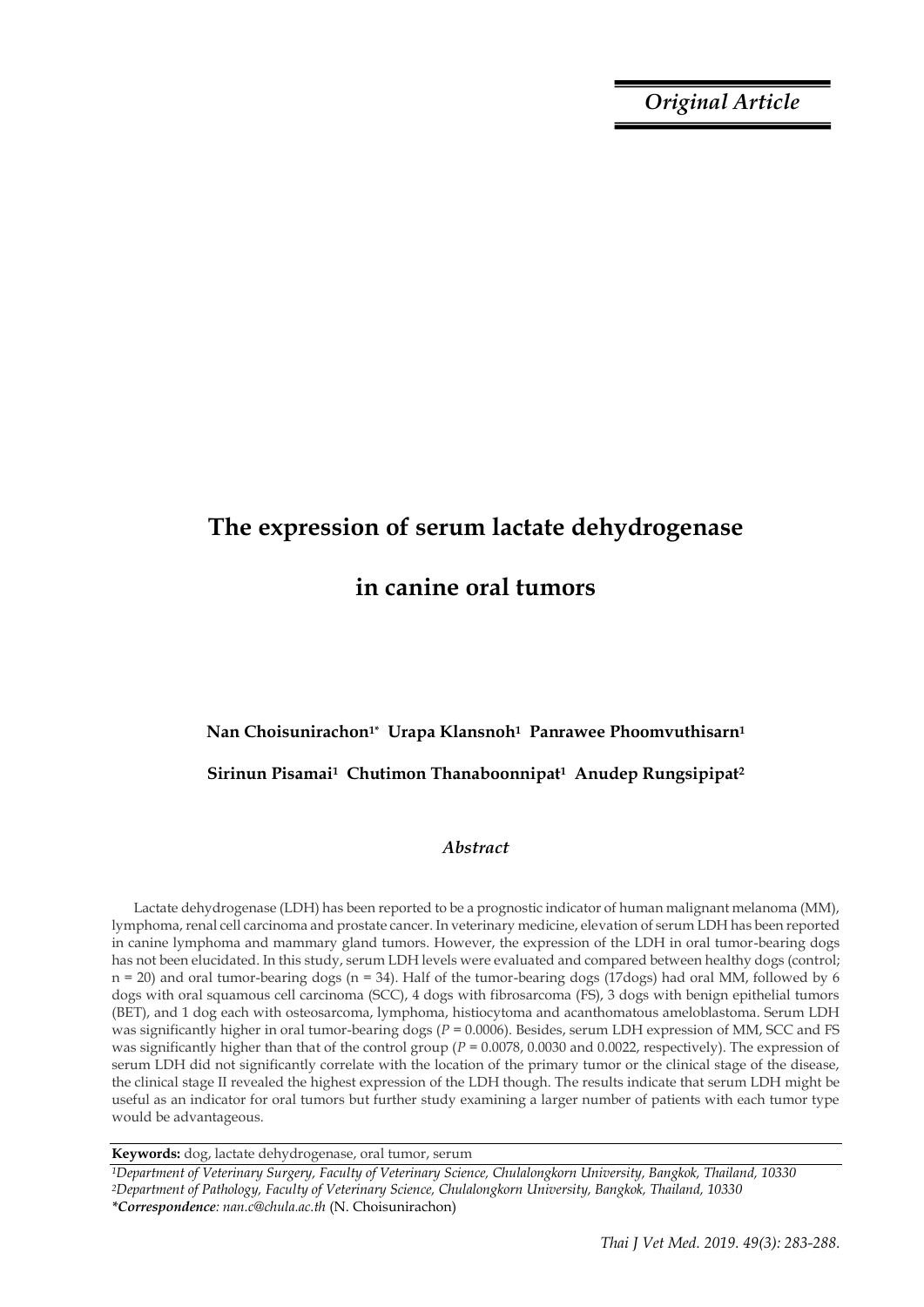#### *Introduction*

In normal metabolism, cells obtain energy through oxidative phosphorylation, in which pyruvate enters the mitochondrial tricarboxylic acid cycle prior to complete oxidation. In situations of reduced oxygen availability, however, aerobic glycolysis is replaced to some degree by anaerobic glycolysis, in which glucose is converted into lactate (Gao and Chen, 2015). To make the lactate usable as an energy source, lactate dehydrogenase (LDH) catalyses the conversion of lactate to pyruvate concomitant with the NAD+ to NADH interconversion. In addition to hypoxic conditions, this LDH-catalysed conversion also occurs at elevated levels in several diseases. Serum LDH has been found to be a sensitive indicator of diseases involving the heart, liver, lungs, and muscles (Draoui and Feron, 2011).

Due to their high energy needs (to fuel growth, including local invasion and metastasis), tumor cells are often modified to use anaerobic glycolysis rather than mitochondrial oxidative phosphorylation (Doherty and Cleveland, 2013). Even in a normoxic condition, high-metabolism cells such as those in tumors obtain energy through glycolysis, especially in deeper tumors with less neovascularization (Sonveaux *et al.*, 2008). This phenomenon has been named the "Warburg effect". LDH, therefore, plays a crucial role in tumor metabolism, by interconversion of lactate and pyruvate, after which the lactate may be transported into the tumor cells for use as a source of energy (Draoui and Feron, 2011). The expression of LDH is thus a signature of the high metabolism of a malignant tumor, making LDH an interesting candidate for a prognostic indicator. In human medicine, LDH has been applied as a biomarker for several types of tumors, including lymphomas, prostrate cancer, renal cell carcinomas, and malignant melanomas (MM) (Miao *et al.*, 2013).

In veterinary medicine, among canine tumors, oral masses account for 5–7% (Kafka *et al.*, 2004), which is a high incidence compared to other species (Dorn and Priester, 1976). Oral neoplasms can be found at sites such as the mucosa, gingiva, palate, or tongue (Vos and Gaag, 1987). The primary location of an oral tumor is strongly related to its clinical signs. Primary tumors can cause facial deformity, gagging, difficulty in mastication, or drooling. In advanced cases, primary oral masses can invade adjacent areas such as the retrobulbar region, causing exophthalmos, or the nasal cavity, causing epistaxis (Liptak and Withrow, 2007).

To enable proper treatment planning, including the prognosis of each tumor-bearing patient, the type of oral neoplasm should be clarified. In general, oral neoplasms can be divided into two groups, benign tumors such as epulis, and malignancies. The malignant oral tumors seen in canine patients include MM, squamous cell carcinoma (SCC), fibrosarcoma (FS), osteosarcoma, mast cell tumors, haemangiosarcoma, lymphoma, plasma cell tumors, and multilobular tumors of bone (Todoroff and Broodey, 1979). In addition to the cytological or histopathological results, other methods, such as examination of abnormal cancer-related biological substances found in body fluids such as blood or urine,

provide relatively simple methods for evaluating prognosis. Although previous reports have indicated that LDH could be used as a predictor of recurrence in canine lymphoma (Marconato *et al.*, 2010) and metastatic mammary gland tumors (Campos *et al.* 2012), the evaluation of LDH expression in oral cancerbearing dogs has not been attempted. Therefore, the purpose of this study was to preliminary compare the serum LDH levels among canine patients with oral tumors, and those of healthy dogs.

#### *Materials and Methods*

This study was approved by the Institutional Animal Care and Use Committee (IACUC), Chulalongkorn University, in accordance with university regulations and policies governing the care and use of laboratory animals, and consent was obtained from the dog owners. The animal use protocol number was 1531017.

The canine patients used in this study were divided into 2 groups. The healthy control group (control) consisted of dogs that presented for an annual health check-up, or for castration or ovariohysterectomy. The primary subjects consisted of a group of oral tumorbearing dogs. In both groups, the patients were examined using a full set of standard tests, such as a physical examination, complete blood count, serum biochemistry, thoracic and abdominal radiography (for the controls), and radiography with abdominal ultrasonography or whole body computed tomography (for the tumor-bearing group). Patients that had any disease involving the liver, heart, or muscles, or any other disease that could interfere with the serum LDH level, were excluded from this study.

In the tumor group, the dogs were examined and all relevant information about their oral masses was recorded, including location; size; shape; invasion of adjacent tissue; metastatic status; observations made through diagnostic imaging such as radiography, ultrasonography or computed tomography; and histopathological results after excisional biopsy. The clinical stage for each dog was classified according to the tumor size as follows: clinical stage I if the primary tumor was less than 2 cm in diameter, clinical stage II if the primary tumor size was between 2 and 4 cm, and clinical stage III if the primary tumor size was greater than 4 cm. If any patient had an oral tumor of any size with bone invasion or metastasis, either at a regional lymph node or a distant location, the dog was classified as clinical stage IV (Liptak and Withrow, 2007).

To investigate the serum LDH level in each patient, blood samples were collected from the cephalic vein with an awareness of hemolysis, placed in a plain tube and left at room temperature for 30 min before separating the serum by centrifugation. For the tumor group, the blood was collected prior to anaesthesia on the day of the excisional surgery and some at one day post-operatively. All serum samples were kept at -20 °C and submitted within 36 hours to the laboratory for LDH level measurement by the ultraviolet kinetic method with Daisy solution (Daisy, Germany) using a blood chemistry analyzer (Sapphire 400, Durai, China). The survival period for each dog was obtained via a telephone interview.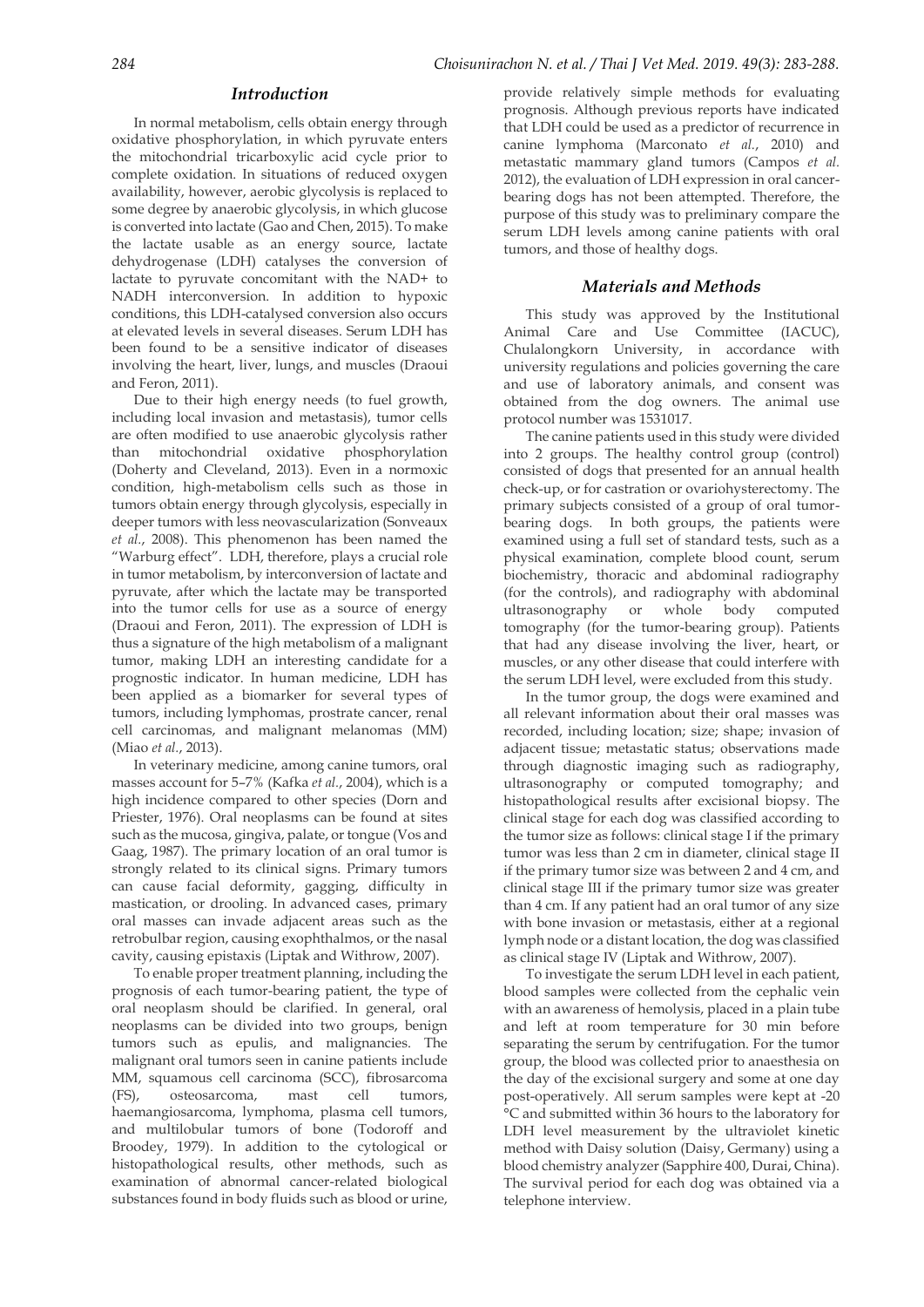The clinical demographic data including serum LDH expression was presented as a descriptive analysis including the mean and SEM. The difference of serum LDH levels between the control group and the tumor group, or between the control group and each tumor type was analysed using the Mann-Whitney U test. Besides, the difference of serum LDH among tumor group in location and clinical stage were analysed using the Kruskal-Wallis test. All statistical analysis was performed using GraphPad Prism Version 7.0 (GraphPad Software, Sandiego, CA, USA). *P* values less than 0.05 were considered statistically significant.

#### *Results*

*Clinical demographic data:* Among the 20 dogs in the control group, 10 were male (all neutered) and 10 were female (8 intact and 2 spayed). The average age was 3.5  $\pm$  0.1 years old. The average body weight was  $9.4 \pm 1.7$ kg. There were 7 mixed breed dogs, 2 poodles, 2 Shih Tzu, 1 German Shepherd, 1 Chow Chow, 1 Thai, 1 Beagle, 1 Boston terrier, 1 Pekinese, 1 Terrier, 1 Pomeranian, and 1 Chihuahua. Of the 34 dogs in the tumor group, 23 were male (16 intact and 7 castrated) and 11 were female (8 intact and 3 spayed). The average age was  $9.4 \pm 7.1$  years old. The average body weight was 14.5 ± 1.89 kg. There were 14 mixed breed dogs, 7 Shih tzu, 5 Poodles, 3 Golden Retriever, 1 German Shepherd, 1 Rottweiler, 1 Siberian husky, 1 Bangkaew, 1 Pomeranion and 1 Pug.

The clinical information for the tumor group is as follows: Among 34 patients, there were 17 dogs with MM, 6 with SCC, 4 with FS, 3 dogs with benign

epithelial tumors (BET), and 1 each with osteosarcoma, lymphoma, histiocytoma and acanthomatous ameloblastoma. The locations of the tumors were predominantly in the gingival area (25/34 dogs), followed by the lip (5/34 dogs), buccal mucosa (2/34), and each of the tonsils and hard palate (1/30 dogs). The clinical stages were stage I for 9 dogs, stage II for 7 dogs, stage III for 13 dogs, and stage IV for 5 dogs. Among the 5 dogs in clinical stage IV, 3 dogs were finally diagnosed with MM with splenic (1 dog) or pulmonary (2 dog) metastases, a dogs affected with FS with pulmonary metastasis and the last dog had osteosarcoma with pulmonary metastasis.

*Serum LDH expression:* The average serum LDH for the control group was  $102.43 \pm 16.89$  U/l, whereas the average for the tumor group was  $378.35 \pm 84.24 \text{ U/l}$ , which was significantly higher  $(P = 0.0006, Fig. 1)$ . Consideration with out individual patient, SCC revealed the highest serum LDH expression (478.43 ± 240.43 U/l) following by MM (397.29 ± 136.37 U/l), FS  $(265.85 \pm 45.83 \text{ U/I})$  and BET  $(94.35 \pm 64.35 \text{ U/I})$  which SCC, MM and FS had significantly higher serum LDH expression than that of control group  $(P = 0.0030)$ , 0.0078 and 0.0022, respectively; table.1 and Fig. 2).

In addition, the expression of serum LDH did not significantly correlate with the location of the primary tumor or the clinical stage of the disease (Fig. 3). Clinical stage II affected dogs (733.38 ± 341.75 U/l) had a higher expression of serum LDH followed by clinical stage III (329.26 ± 72.76 U/l), clinical stage IV (315.10 ± 212.06 U/l) and clinical stage I (208.26  $\pm$  43.89 U/l), respectively  $(P = 0.4239)$ ; Table. 2).



Figure 1 The serum lactate dehydrogenase (LDH) expression between the control dog (control) and the oral tumor-bearing dogs (oral tumors). The serum LDH was significantly higher in the oral tumor gr. than in that of the control gr.  $(P = 0.0006)$ .



**Figure 2** The serum lactate dehydrogenase (LDH) expression in control dogs (control) compared to those of oral malignant melanoma (MM), squamous cell carcinoma (SCC), fibrosarcoma (FS) and benign epithelial tumor (BET). The serum LDH expressions of MM, SCC and FS were significantly higher than that of the normal control dogs ( $P = 0.0078$ , 0.0030 and 0.0022, respectively).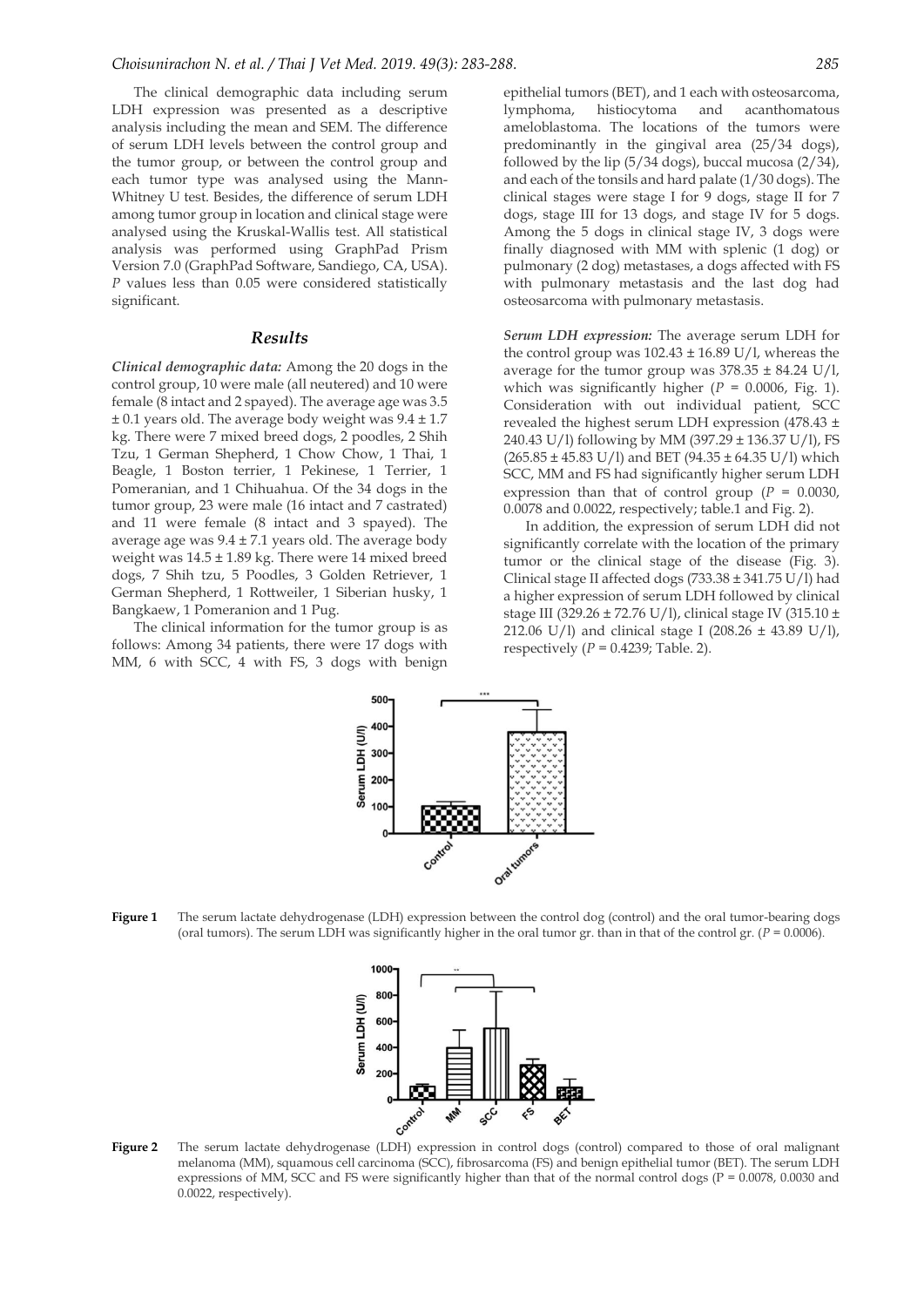

**Figure 3** The serum lactate dehydrogenase (LDH) expression among 34 canine oral tumors considerated by each group of clinical stages. No statistically significant difference of serum LDH expression among groups.

Table 1 The serum lactate dehydrogenase level (mean  $\pm$  SEM) among normal control dogs and various canine oral tumor affected dogs

| Classified group            | Number | Serum LDH level (U/l)            |
|-----------------------------|--------|----------------------------------|
| Normal control dogs         | 20     | $102.43 \pm 16.89$               |
| Oral tumor affected dogs    | 34     | $378.35 \pm 84.24^b$             |
| Malignant melanoma          | 10     | $397.29 \pm 136.37$ <sup>a</sup> |
| Squamous cell carcinoma     |        | $478.43 \pm 240.43$ <sup>a</sup> |
| Fibrosarcoma                | 4      | $265.85 \pm 45.83$ <sup>a</sup>  |
| Benign epithelia tumor      |        | $94.35 \pm 64.35$                |
| Osteosarcoma                |        | 1156.00                          |
| Lymphoma                    |        | 39.50                            |
| Histiocytoma                |        | 205.00                           |
| Acanthomatous ameloblastoma |        | 491.90                           |

 $\frac{a \text{ and } b}{b}$  Significant difference at  $p < 0.01$  and 0.001 compared to the normal control group, respectively.

**Table 2** The serum lactate dehydrogenase level (mean  $\pm$  SEM) among various clinical stages of canine oral tumor affected dogs.

| Classified group         | Number | Serum LDH level (U/l) |
|--------------------------|--------|-----------------------|
| Oral tumor affected dogs | 34     | $378.35 \pm 84.24$    |
| Stage I                  |        | $208.26 \pm 43.89$    |
| Stage II                 |        | $733.38 \pm 341.75$   |
| Stage III                | 13     | $329.26 \pm 72.76$    |
| Stage IV                 |        | $315.10 \pm 212.06$   |

#### *Discussion*

To treat tumors, several processes involving tumor pathophysiology and tumor metabolism have been investigated, both in human and in veterinary medicine. Among these processes, the production of lactate dehydrogenases (LDH), a family of NAD+- NADH conversion enzymes that contribute to the cancer-related increase in glycolysis known as the "Warburg effect", are considered to be reliable indicators of several types of human cancer, including malignant melanoma, lymphoma, renal cell carcinoma, and prostate cancer (Miao *et al.*, 2013). The increased LDH is probably a consequence of the fact that tumors have high-energy requirements for utilization of lactate, to fuel their rapid growth (Gao and Chen, 2015).

In canine cancer patients, LDH levels have been reported to be higher than in healthy dogs and dogs without tumors. Among malignancies, LDH expression was highest in lymphoma, histiocystic sarcoma, sarcoma, carcinoma, and mastocytoma, in that order (Marconato *et al.*, 2009). As a result, which matches the findings in human medicine, LDH is an attractive candidate for a predictor of tumor recurrence in canine lymphoma patients (Marconato *et al.*, 2010). In addition, LDH analysis can be applied to evaluate the metastatic status of canine malignant mammary gland tumors (Campos *et al.*, 2012).

The use of serum LDH for canine oral tumors has been reported for a small number of canine patients, which included only 3 dogs with tonsillar carcinoma, 2 with oral FS, and 1 dog each with oral SCC and oral MM (Marconato *et al.*, 2009). Therefore, our study aimed to preliminarily compare serum LDH levels in canine oral-tumor bearing patients and in healthy dogs.

In this study, the ages of the healthy dogs and the oral tumor bearing dogs were different because a higher incidence of the oral neoplastia was found in senile patients. In addition to neoplastic conditions, geriatric patients are prone to several aging maladies that can interfere with the serum LDH level such as heart or liver diseases (Draoui and Feron, 2011). Evaluation of serum LDH as the neoplastic indicator is of more benefit in the young to middle age patients since their health statuses are not concurrent with other LDH interference conditions. Nevertheless, the patient selection in this study attempted to eliminate the interference LDH from other sources through all of the blood work, imaging diagnosis and sample collection procedure. Therefore, the significantly higher serum LDH level in oral tumor affected dogs would come from the intra-oral tumor origin.

The serum LDH was significantly elevated in the oral tumor group compared to those of the control group, however the distribution of serum LDH level in the oral tumor group revealed a wide range. The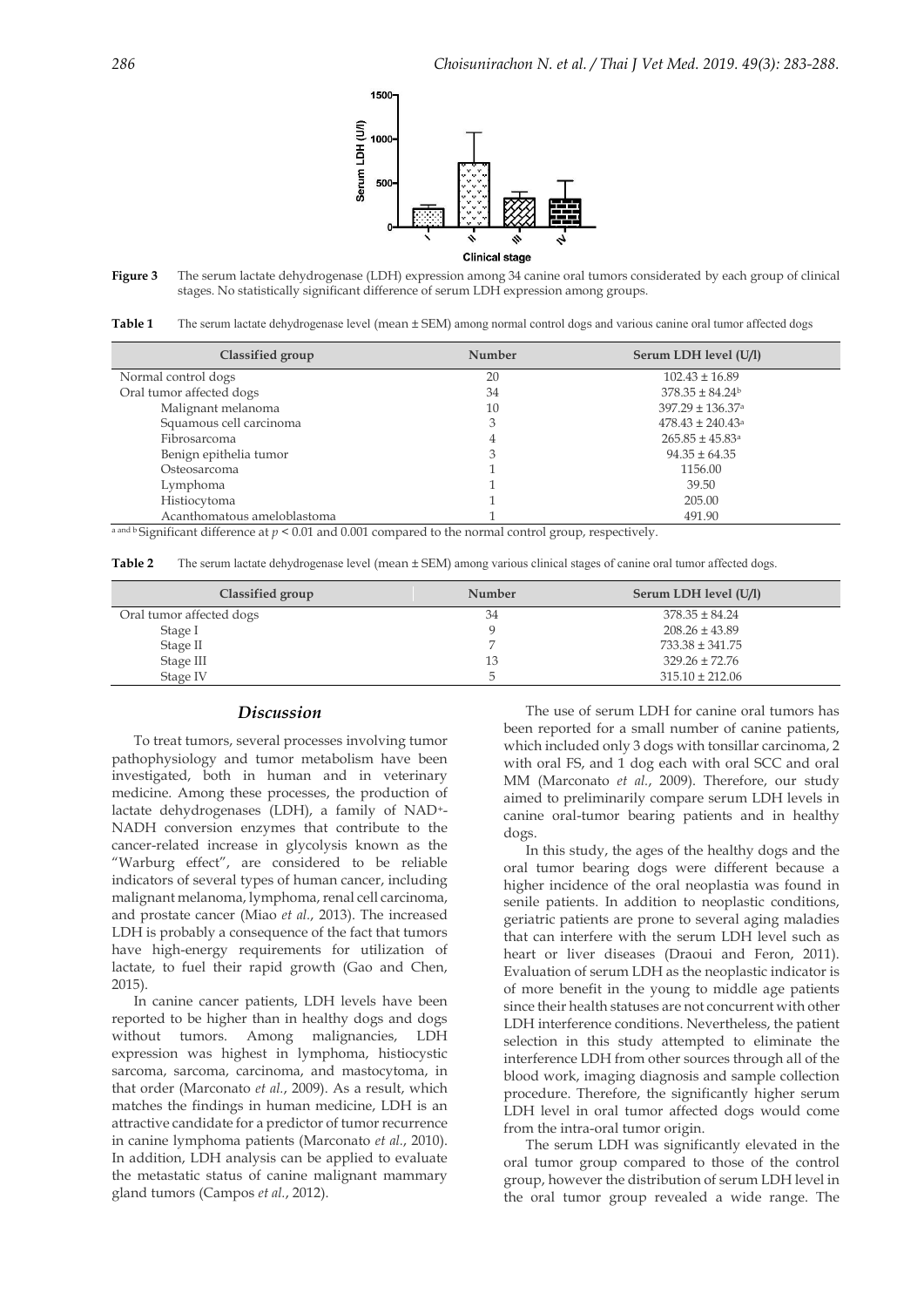variation of the LDH level in the oral tumor group might be due to the composition of serum LDH from both of benign and malignant oral tumor. Although 34 canine oral tumor patients were enrolled, the distribution of various tumor types, including the primary location and clinical stage, resulted in a low number of dogs in each subcategory, which made it difficult to observe statistical differences in LDH levels in some rare types of oral tumor. When comparing the serum LDH level of each tumor to that of the control healthy group, MM which previous study in human medicine had proposed serum LDH as being a useful indicator of staging and prognosis (Bartlett and Karakousis, 2015) revealed significantly higher LDH levels compared to that of the control group. Although, in this study, half of the patients (17/34 dogs) had MM, which is consistent with previous reports that MM shows the highest incidence among canine oral tumors (Niemiec, 2008). However, the variation of tumor location and stage of canine oral MM in this study would effect the distribution of LDH level. Since LDH has been applied as the prognosic indicator in various tumor treatment that involve the tumor metabolism such as anti-angiogenesis (Gray *et al.*, 2014) or radiation therapy (Wang *et al.*, 2016), a further study of serum LDH level in a large population with various tumor stages comparing with tumor angiogenesis factor such as vascular endothelial growth factor (VEGF) expression (Kim *et al.*, 2014) could produce valuable information for the evaluation of tumor malignancy and the optimization of the treatment protocol selection.

Interestingly, in malignant tumors, the serum LDH level of the SCC affected dogs was significantly higher than that of the control dogs. In human medicine, it has been reported that LDH level was revealed as the biochemical assessment in SCC (Pereira *et al.*, 2015; Sun *et al.*, 2015). Higher expression of LDH in SCC than those of MM and FS in our study might be due to the individual tumor cell metabolism. In contrast to malignant tumors, benign tumors such as the acanthomatous ameloblastoma revealed high level of the LDH. Although acanthomatous ameloblastoma is a benign oral tumor its characteristic is local invasiveness. Therefore, the local invasion might cause adjacent tissue damage related to LDH expression (Nie *et al.*, 2011).

Due to the limitation by low numbers of each tumor type in the oral tumor group, further prospective study of serum LDH in canine oral tumors, especially MM, SCC, FS and acanthomatous ameloblastoma with a larger number of patients, compared with other oxygenation parameters such as tumor anigiogenesis or contrast enhanced imaging diagnosis including treatments, for example anti-angiogenesis or radiotherapy protocols, could show interesting information.

*Conflict of interest:* There is no conflict of interest on this study.

#### *Acknowledgements*

This research was supported by The Grants for Development of New Faculty Staff,

Rachadaphiseksomphot Endowment Fund, and The Research Assistant Scholarships, Graduate School, Chulalongkorn University. Authors would like to thank all supports from Suwannachard Animal Hospital for the research technique.

#### *References*

- Bartlett EK and Karakousis GC 2015. Current staging and prognostic factor in melanoma. Surg Oncol Clin N Am. 24: 215 – 227.
- Campos LC, Lavalle GE, Estrela-Lima A, Melgaco de Faria JC, Guimaraes JE, Dutra AP, Ferreira E, de Sousa LP, Rabelo EML, Vieira da Costa, AFD and Cassali GD 2012. CA 15.3, CEA, and LDH in dogs with malignant mammary tumors. J Vet Intern Med. 26: 1383 – 1388.
- Doherty JR and Cleveland JL 2013. Targeting lactate metabolism for cancer therapeutics. J Clin Invest. 123: 3685 – 3692.
- Dorn CR and Priester WA 1976. Epidemiologic analysis of oral and pharyngeal cancer in dogs, cats, horses, and cattle. J Am Vet Med Assoc. 169: 1202 – 1206.
- Draoui N and Feron O 2011. Lactate shuttles at a glance: from physiological paradigms to anticancer treatments. Dis Model Mech. 4: 727 – 732.
- Gao II and Chen YG 2015. Natural compounds regulate glycolysis in hypoxic tumor microenvironment. Biomed Res Int: 2015: 354143.
- Gray MR, del Campo SM, Zhang X, Zhang H, Souza FF, Carson WE and Smith AD 2014. Metastatic melanoma: lactate dehydrogenase levels and CT imaging findings of tumor devascularization allow accurate prediction of survival in patients treated with Bevacizumab. Radiology. 270: 425 - 434.
- Kafka UC, Carstens A, Steenkamp G and Symington H 2004. Diagnostic value of magnetic resonance imaging and computed tomography for oral masses in dogs. J S Afr Vet Assoc. 75: 163 – 168.
- Kim HS, Lee HE, Yang HK and Kim WH 2014. High lactate dehydrogenase 5 expression correlates with high tumoral and stromal vascular endothelial growth factor expression in gastric cancer. Pathobiology. 81: 78 – 85.
- Liptak JM and Withrow SJ 2007. Cancer of the Gastrointestinal Tract. In: Withrow & MacEwan's Small Animal Clinical Oncology 4th ed DM Vail (ed) Saint Louis: W.B. Saunders 455 – 510.
- Marconato L, Crispino G, Finotello R, Mazzotti S, Salerni F and Zini E 2009. Serum lactate dehydrogenase activity in canine malignancies. Vet Comp Oncol. 7: 236 – 243.
- Marconato L, Crispino G, Finotello R, Mazzotti S and Zini E 2010. Clinical relevance of serial determinations of lactate dehydrogenase activity used to predict recurrence in dogs with lymphoma. J Am Vet Med Assoc. 236: 969 – 974.
- Miao P, Sheng S, Sun X, Liu J and Huang G 2013. Lactate dehydrogenase A in cancer: a promising target for diagnosis and therapy. IUBMB Life. 65: 904 – 910.
- Nie J, Tong TK, George K, Fu FH, Lin H and Shi Q 2011. Resting and post exercise serum biomarkers of